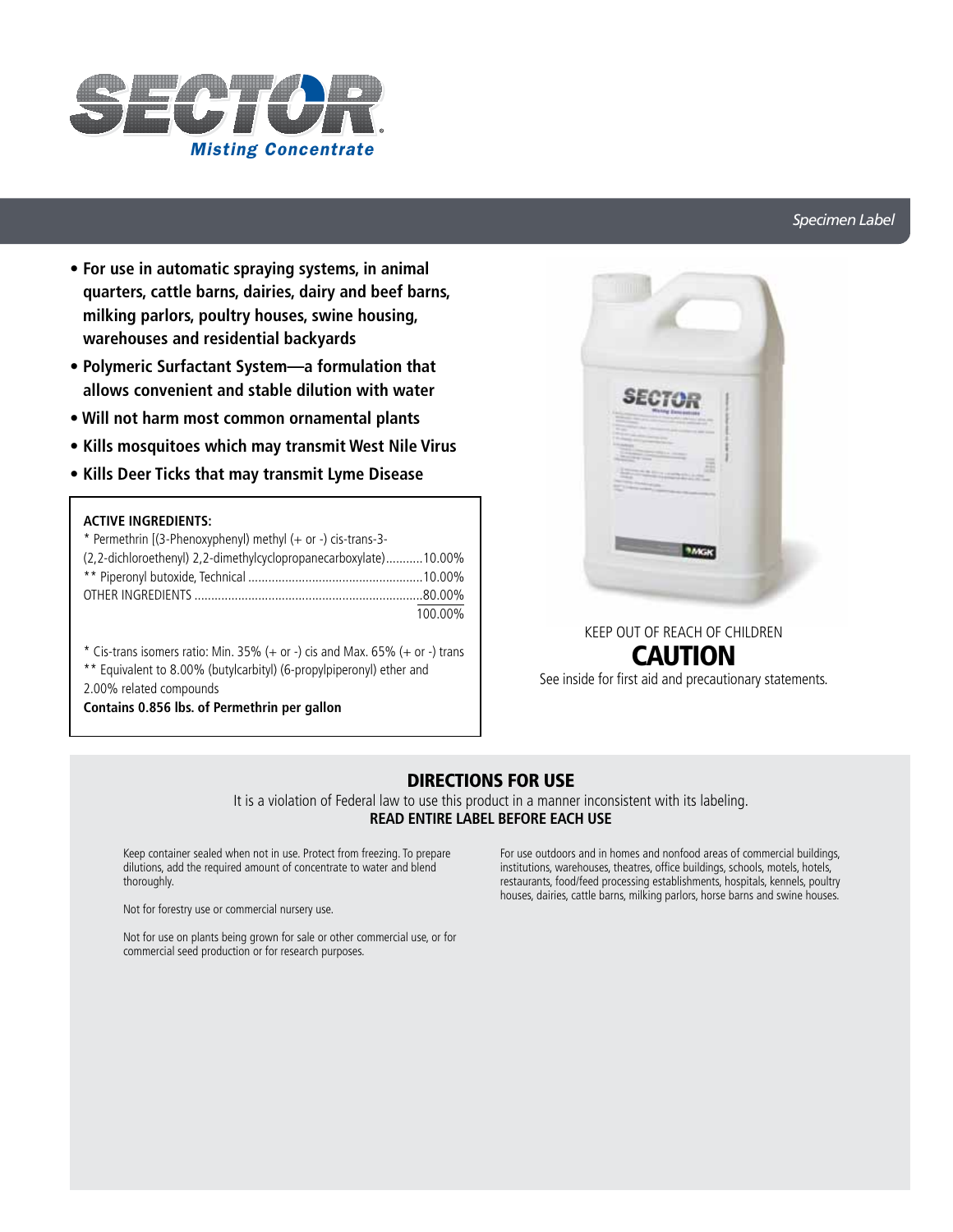#### Dilution rates on this label will yield the following ready-to-use product:

| Rate  | Fluid ounces of concentrate per<br>gallon | % Permethrin |
|-------|-------------------------------------------|--------------|
| 1:19  | 6.40 (50 ml/L)                            | 0.500%       |
| 1:39  | 0.250%<br>3.20 (25 ml/L)                  |              |
| 1:100 | $1.28(10$ ml/L)                           | 0.100%       |
| 1:200 | $0.64$ (5 ml/L)                           | 0.050%       |
| 1:400 | $0.32$ (2.5 ml/L)                         | 0.025%       |

The number following the dilution directions on this label refers to the ready-to-use Permethrin level.

For maximum effectiveness, a combination of localized application and space treatment is recommended. Remove pets and birds and cover fish aquariums before spraying.

#### **FOR PET USE – USE ONLY ON DOGS**

Application method: Surface spray

#### INDOOR USE AREAS

Do not use in food areas of food handling establishments and restaurants or other areas where food is commercially prepared or processed. Do not use in serving areas while food is exposed or facility is in operation. Serving areas are areas where prepared foods are served such as dining rooms, but excluding areas where foods may be prepared or held. In the home, remove all exposed food and cooking utensils. Cover all food-processing surfaces or wash thoroughly after treatment and before use. Cover or remove exposed food.

NONFOOD/FEED AREAS include (but are not limited to) garbage rooms, lavatories, floor drains (to sewers), entries and vestibules, offices, locker rooms, machine rooms, boiler rooms, garages, mop closets and storage (after canning or bottling):

| <b>Bakeries</b>        | Hospitals                | Railroad cars  |
|------------------------|--------------------------|----------------|
| Beverage plants        | Hotels                   | Restaurants    |
| Canneries              | Industrial installations | Schools        |
| Flour mills            | Kennels                  | Ship holds     |
| Food processing plants | Meat packing plants      | Supermarkets   |
| Grain elevators        | Motels                   | Truck trailers |
| Granaries              | Office buildings         | Warehouses     |
| Homes                  |                          |                |

| <b>Pests controlled</b>                                                                                                                                                                                                                                                                                                                                                                                                                                       | <b>Use directions</b>                                                                                                                                                                                                                                                                                                                                                                                                                                                              | <b>Dilution rate</b>                                                                                                                                                                                                                                                                                                                                                           |  |
|---------------------------------------------------------------------------------------------------------------------------------------------------------------------------------------------------------------------------------------------------------------------------------------------------------------------------------------------------------------------------------------------------------------------------------------------------------------|------------------------------------------------------------------------------------------------------------------------------------------------------------------------------------------------------------------------------------------------------------------------------------------------------------------------------------------------------------------------------------------------------------------------------------------------------------------------------------|--------------------------------------------------------------------------------------------------------------------------------------------------------------------------------------------------------------------------------------------------------------------------------------------------------------------------------------------------------------------------------|--|
| Cockroaches, Waterbugs, Palmetto Bugs, Ants, Silverfish,<br>Firebrats, Spiders, Crickets, Millipedes, Centipedes, Sowbugs,<br>Pillbugs, Clover Mites, Cheese Mites, Granary Weevils, Rice<br>Weevils, Confused Flour Beetles, Rust Red Flour Beetles,<br>Saw-toothed Grain Beetles, Spider Beetles, Cigarette<br>Beetles, Drug Store Beetles, Darkling Beetles, Mealworms,<br>Grain Mites, Cadelles, and Lesser Houseflies and other<br>manure breeding flies | Use a sprayer adjusted to deliver a coarse wet spray. Direct the spray into hiding places, cracks and<br>crevices, under pallets, around containers of stored foods, around the base of machinery and behind<br>shelves and drawers. Spray bookcases for Silverfish. Spray ant trails, nests and points of entry. If surface<br>application only is to be used, spray floors, walls and other surfaces applying at a rate of 1 gallon to 750<br>square feet (54 ml/m2) of surface. | For initial clean up of severe insect<br>infestation, dilute at a rate of 1 part<br>concentrate in 19 parts water (6.4 fluid<br>ounces per gallon [50 ml/L]) (0.5%).<br>For normal infestations, dilute 1 part<br>concentrate in 39 parts water (3.2 fluid<br>ounces per gallon [25 ml/L]) (0.25%).                                                                            |  |
| Centipedes, Ground Beetles, Pillbugs, Sowbugs, Scorpions<br>and Ticks                                                                                                                                                                                                                                                                                                                                                                                         | Apply around doors and windows and other places where these pests may enter premises. Treat<br>baseboards, storage areas and other locations where these pests are found.                                                                                                                                                                                                                                                                                                          | For maintenance use, dilute 1 part<br>concentrate in 100 parts water (1.28<br>fluid ounces per gallon [10 ml/L])                                                                                                                                                                                                                                                               |  |
| Carpet Beetles                                                                                                                                                                                                                                                                                                                                                                                                                                                | Spray edges of carpeting and under carpeting and rugs. Make localized application to floor and<br>baseboards. Spray directly into cracks, closets and infested areas of shelving.                                                                                                                                                                                                                                                                                                  | (8 teaspoonfuls per gallon) (0.1%).                                                                                                                                                                                                                                                                                                                                            |  |
| Flying Insect Resting Places (aids in the control<br>of Mosquitoes, Gnats, Skippers, Boxelder Bugs,<br>Multi-colored Asian Lady Beetles)                                                                                                                                                                                                                                                                                                                      | Treat walls, ceilings, moldings, screens, door frames, window frames, beams, light cords, and similar<br>resting places.                                                                                                                                                                                                                                                                                                                                                           | Dilute at a rate of 1 part concentrate<br>in 19 parts water (6.4 fluid ounces per<br>gallon [50 ml/L]) (0.5%).                                                                                                                                                                                                                                                                 |  |
| Clothes Moths                                                                                                                                                                                                                                                                                                                                                                                                                                                 | Remove infested articles from storage, brush thoroughly and air for several hours in sunlight, if possible.<br>Apply spray liberally to empty chests, closets, bureaus and other storages directing the spray into cracks,<br>joints and crevices. After airing, infested articles may be treated lightly, keeping nozzle at least three feet<br>(0.94 m) from fabric to avoid staining.                                                                                           | For initial clean up of severe insect                                                                                                                                                                                                                                                                                                                                          |  |
| <b>Bed Bugs</b>                                                                                                                                                                                                                                                                                                                                                                                                                                               | Spray mattresses lightly, particularly around tufts and seams. Take beds apart and spray in all joints. Treat<br>baseboards, moldings, and floors. Allow all treated articles to thoroughly dry before use.                                                                                                                                                                                                                                                                        | infestation, dilute at a rate of 1 part<br>concentrate in 19 parts water (6.4 fluid<br>ounces per gallon [50 ml/L]) (0.5%).<br>For normal infestations, dilute 1 part<br>concentrate in 39 parts water (3.2 fluid<br>ounces per gallon [25 ml/L]) (0.25%).<br>For maintenance use, dilute 1 part<br>concentrate in 100 parts water (1.28<br>fluid ounces per gallon [10 ml/L]) |  |
| Lice and Louse Eggs                                                                                                                                                                                                                                                                                                                                                                                                                                           | Spray in an inconspicuous area prior to use to test for possible staining or discoloration. Inspect again<br>after drying. Spray from a distance of 8 to 10 inches (20.3 to 25.4 cm). Treat only those garments and<br>parts of bedding, including mattresses and furniture that cannot be either laundered or dry-cleaned.<br>Allow all treated articles to dry thoroughly before use.                                                                                            |                                                                                                                                                                                                                                                                                                                                                                                |  |
| Fleas, Flies, Ticks, Lice and Mange Mites (adults and larvae)<br>in kennels, doghouses, runs and yards                                                                                                                                                                                                                                                                                                                                                        | Test delicate fabrics in an inconspicuous area prior to use. Thoroughly spray infested areas, pet beds,<br>resting quarters, nearby cracks and crevices, along and behind baseboards, moldings, window and door<br>frames and localized areas of floor and floor coverings (rugs and carpets). Fresh bedding should be<br>placed in animal quarters once spray has dried. Adult fleas and larvae contacted by spray will be killed.                                                | (8 teaspoonfuls per gallon) (0.1%).                                                                                                                                                                                                                                                                                                                                            |  |

#### Application method: Space spray

| <b>Pests controlled</b>                                                                                                                                                                              | <b>Use directions</b>                                                                                                                                                                                                                                                                                                                                                                                                                                                                                                                                                                                                                                                                                                                                                   | <b>Dilution rate</b>                                                                                                                                                                                                                                                                                                                                                                                                                                                     |
|------------------------------------------------------------------------------------------------------------------------------------------------------------------------------------------------------|-------------------------------------------------------------------------------------------------------------------------------------------------------------------------------------------------------------------------------------------------------------------------------------------------------------------------------------------------------------------------------------------------------------------------------------------------------------------------------------------------------------------------------------------------------------------------------------------------------------------------------------------------------------------------------------------------------------------------------------------------------------------------|--------------------------------------------------------------------------------------------------------------------------------------------------------------------------------------------------------------------------------------------------------------------------------------------------------------------------------------------------------------------------------------------------------------------------------------------------------------------------|
| House Flies, Fruit Flies, Gnats, Mosquitoes,<br>Skipper Flies, Wasps, Hornets, Bees, Black Flies,<br>Multi-colored Asian Lady Beetles, Boxelder Bugs,<br>Angoumois Grain Moths,<br>and Tobacco Moths | Apply with mechanical or compressed air equipment (non-thermal) adjusted to deliver a fine mist.<br>Close doors and windows and shut off ventilating systems. Direct spray at an upward angle distributing<br>it uniformly through the entire area at a rate of 1 ounce per 1,000 cubic feet (1.06 ml/m3) of space.<br>Keep area closed for at least 10 minutes. Vacate areas after treatment and ventilate and sweep up<br>dead insects before occupying.<br>For rapid kill of exposed or accessible stages of other insects named on this label. Apply using<br>conventional mechanical or compressed air equipment (non-thermal), following directions for space<br>spraying. Apply dilutions at a rate of 1 fluid ounce per 1,000 cubic feet (1.06 ml/m3) of space. | For initial clean up of severe insect infestation,<br>dilute at a rate of 1 part concentrate in 19 parts<br>water (6.4 fluid ounces per gallon [50 ml/L])<br>$(0.5\%)$ .<br>For normal infestations, dilute 1 part concentrate<br>in 39 parts water (3.2 fluid ounces per gallon<br>$[25 \text{ ml/L}](0.25\%).$<br>For maintenance use, dilute 1 part concentrate<br>in 100 parts water (1.28 fluid ounces per gallon<br>[10 ml/L]) (8 teaspoonfuls per gallon) (0.1%). |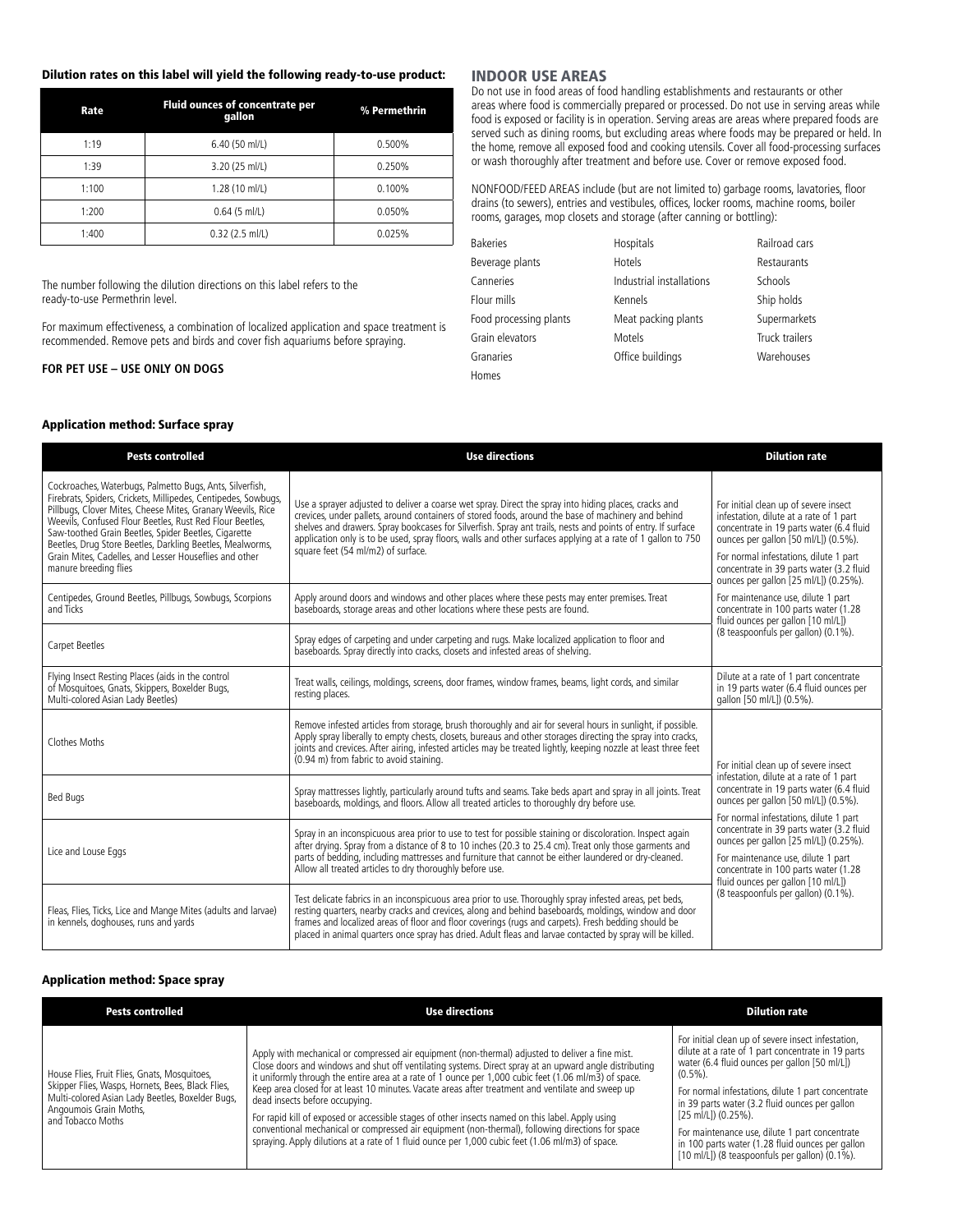## **OUTDOOR USE AREAS**

Including Corrals, Drive-In Theaters, Drive-In Restaurants, Feed Lots, Gardens, Homes, Parks, Golf Courses, Playgrounds, Recreational Areas, Swine Lots, Urban Areas, Zoos.

## GENERAL APPLICATION RESTRICTIONS

All outdoor applications, other than outdoor residential misting, must be limited to spot or crack-and-crevice treatments only, except for the following permitted uses:

(1) Treatment to soil or vegetation around structures;

(2) Applications to lawns, turf, and other vegetation;

## Application method: Premise spray

(3) Applications to building foundations, up to a maximum height of 3 feet.

Other than applications to building foundations, all outdoor applications to impervious surfaces such as sidewalks, driveways, patios, porches and structural surfaces (such as windows, doors, and eaves) are limited to spot and crack-and-crevice applications, only.

Application is prohibited directly into sewers or drains, or to any area like a gutter where drainage to sewers, storm drains, water bodies, or aquatic habitat can occur. Do not allow the product to enter any drain during or after application.

| <b>Pests controlled</b>                                                                                                                   | <b>Use directions</b>                                                                                                                                                                                                                                                                                                                                                                                                                                                                                                                                                                                                                                                                                                                                                                                  | <b>Dilution rate</b>                                                                                                                                                                                                                                                                                              |  |
|-------------------------------------------------------------------------------------------------------------------------------------------|--------------------------------------------------------------------------------------------------------------------------------------------------------------------------------------------------------------------------------------------------------------------------------------------------------------------------------------------------------------------------------------------------------------------------------------------------------------------------------------------------------------------------------------------------------------------------------------------------------------------------------------------------------------------------------------------------------------------------------------------------------------------------------------------------------|-------------------------------------------------------------------------------------------------------------------------------------------------------------------------------------------------------------------------------------------------------------------------------------------------------------------|--|
| Mosquitoes, Wasps, Gnats, Annoyance Flies<br>and Skippers                                                                                 | Treat walls, ceilings, moldings, screens, doorframes, window frames, beams, light cords and similar resting<br>places. Application should be made prior to occupancy. Cover any exposed water, drinking fountains and<br>animal feed before application. In zoos, prevent exposure of reptiles to the product.                                                                                                                                                                                                                                                                                                                                                                                                                                                                                         | Dilute 1 part concentrate in 40 parts water<br>(3.2 fluid ounces per gallon [25 ml/L]) (0.25%).                                                                                                                                                                                                                   |  |
| Gypsy Moth Caterpillars and Adults,<br>Adult Japanese Beetles, Eastern and<br>Forest Tent Caterpillars, Mole Crickets<br>and Grasshoppers | Apply to insure thorough coverage of upper and lower surfaces. Thoroughly wet down grass a few hours before<br>applying. Home lawns should be not taller than 3 inches (7.62 cm) at time of application. Irrigate with 1/4 inch<br>(0.62 cm) of water immediately after application. For heavy infestations, repeat application after 2 weeks.<br>Treat trees and shrubs as soon as insects emerge (usually late spring). Treat leaves, branches, and tree trunks<br>evenly, making sure to penetrate dense foliage. Repeat application every 7 days as necessary for control.<br>On roses and in flower gardens: Treat plants and flowers as soon as insects appear. Spray plants and flowers<br>making sure to penetrate dense foliage. Repeat application every 7 days or as necessary for control. | Dilute 1 part concentrate in 40 parts water<br>(3.2 fluid ounces per gallon [25 ml/L]) (0.25%).<br>Mix 1.28 fluid ounces per gallon (10 ml/L) of<br>water and treat 1,000 sq. ft. (93 m <sup>2</sup> ). Slightly<br>more water may be used as long as the amount of<br>product per area is the same.              |  |
| Fire Ants                                                                                                                                 | Apply at the rate of one gallon (3.78 L) per mound as a gentle rain from a typical garden sprinkling can.<br>Thoroughly wet the mound and surrounding area to a diameter of 4 feet (1.2 m). For best results, apply in cool<br>weather, 65° to 80°F (15.5° to 26.6°C), or in early morning or late evening hours. Treat new mounds as they<br>appear. Do not disturb the mound prior to treatment. Treat all mounds in the vicinity and treat all colonies,<br>which have not yet constructed mounds. Do not use equipment that produces a pressurized spray since this<br>will disturb Fire Ants and cause migration, reducing product effectiveness.                                                                                                                                                 | Mix 6.4 fl. oz. in 1 gallon (50 ml/L) of water.                                                                                                                                                                                                                                                                   |  |
| Ants, Crickets, Earwigs, Fleas and Ticks                                                                                                  | For localized infestations of these insects in areas where there are weeds or bushy non-crop areas, spray<br>infested areas thoroughly. For Ants, thoroughly wet hills and runways.                                                                                                                                                                                                                                                                                                                                                                                                                                                                                                                                                                                                                    | For severe infestation, dilute 1 part concentrate<br>in 19 parts water (6.4 fl. oz. per gallon [50 ml/L])<br>(0.5%) and treat 400 linear feet (122 m) with<br>a 6-inch (15 cm) spray band. For normal<br>infestations, dilute 1 part concentrate in 39 parts<br>water (3.2 fl. oz. per gallon [25 ml/L]) (0.25%). |  |
| Clover Mites, Millipedes, Sowbugs (Pillbugs)                                                                                              | To help prevent infestation of buildings, treat the building foundation to a height of 2 to 3 feet (0.6-0.9 m)<br>where pests are active and may find entrance. Also, apply as a residual spray to outside surfaces of buildings,<br>patios, garages, and other areas where these pests may be found.                                                                                                                                                                                                                                                                                                                                                                                                                                                                                                  |                                                                                                                                                                                                                                                                                                                   |  |
| Armyworms, Cutworms, Chinch Bugs,<br>Sod Webworms                                                                                         | Thoroughly wet down grass a few hours before applying. Home lawns should be no taller than 3 inches<br>(7.6 cm) at time of application. Delay watering or mowing for 24 hours after treatment. For heavy infestation,<br>repeat application after 2 weeks.                                                                                                                                                                                                                                                                                                                                                                                                                                                                                                                                             | Mix 3.2 fl. oz. per gallon (25 ml/L) of water and<br>treat 1,000 sq. ft. (3.3 ml/m <sup>2</sup> ). Slightly more water<br>may be used as long as the amount of product per<br>area is the same.                                                                                                                   |  |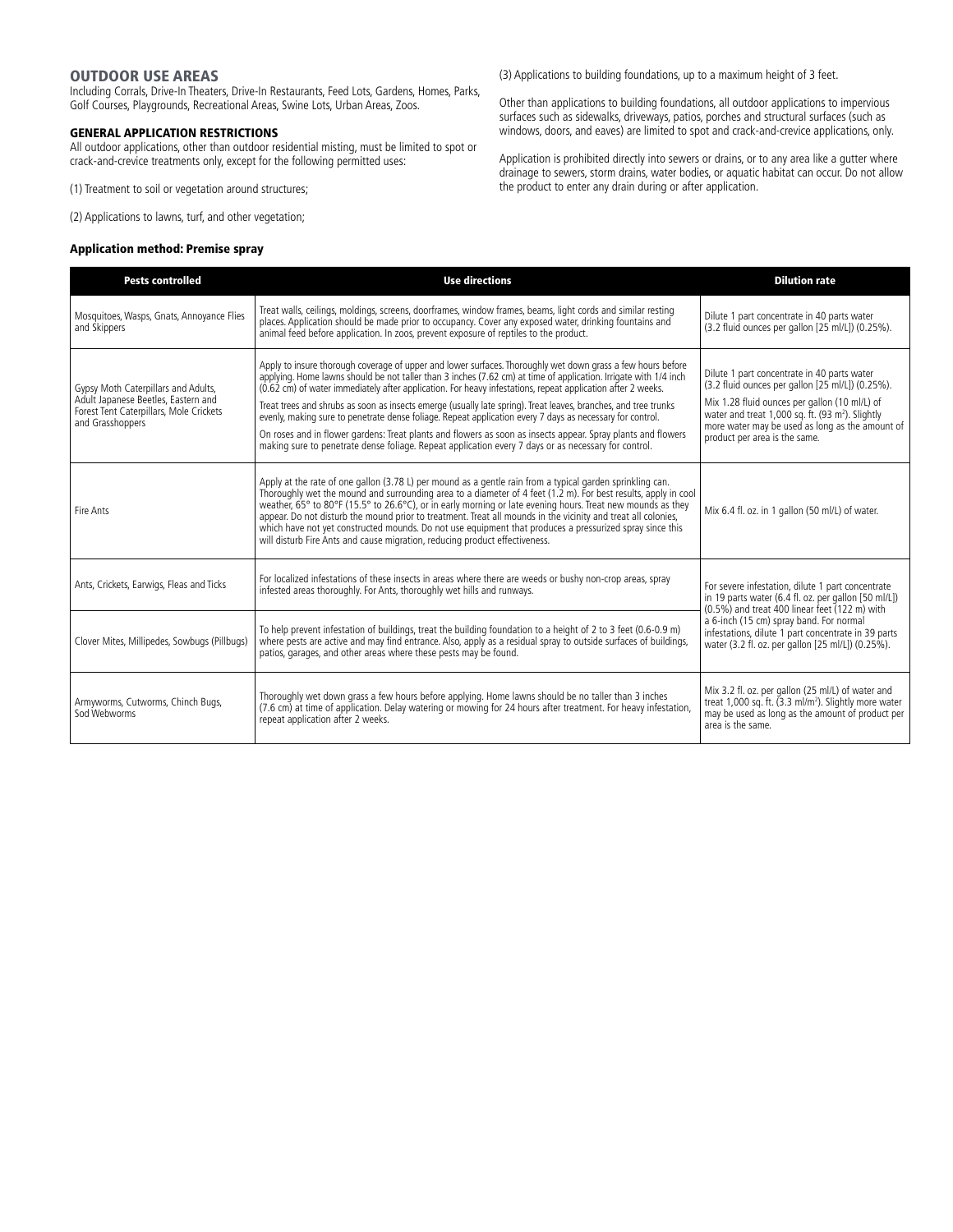## ANIMALS AND ANIMAL PREMISE USE AREAS

including Cattle Barns, Swine Houses, Milk Rooms, Poultry Houses, Horse Barns, Kennels, Dairies, Milking Parlors.

For use on Dairy and Beef Cattle, Sheep, Goats, Swine, Horses, Poultry and Dogs:

| <b>Pests controlled</b>                                                                                   | <b>Use directions</b>                                                                                                                                                                                                                                                                                                                                                                                                               | <b>Dilution rate</b>                                                                                                                                                                                                                                                                                                                               |
|-----------------------------------------------------------------------------------------------------------|-------------------------------------------------------------------------------------------------------------------------------------------------------------------------------------------------------------------------------------------------------------------------------------------------------------------------------------------------------------------------------------------------------------------------------------|----------------------------------------------------------------------------------------------------------------------------------------------------------------------------------------------------------------------------------------------------------------------------------------------------------------------------------------------------|
| Horn Flies, House Flies, Mosquitoes<br>and Gnats                                                          | Apply to wet the hair thoroughly, with particular attention to topline, underline, flanks, withers and<br>other infested areas. Repeat treatment at intervals of 5 to 12 days for small insect populations or as<br>needed when flies are emerging in large numbers.                                                                                                                                                                |                                                                                                                                                                                                                                                                                                                                                    |
| Stable Flies, Horse Flies and Deer Flies                                                                  | Apply a quart per adult animal to wet the hair thoroughly with particular attention to the legs, flanks,<br>barrel, topline and other body areas commonly attacked by those flies. Repeat daily as needed.                                                                                                                                                                                                                          |                                                                                                                                                                                                                                                                                                                                                    |
| <b>Face Flies</b>                                                                                         | Apply using spray that produces large wetting droplets. Apply to the face of the animal in the morning<br>before releasing to pasture. Apply sufficiently to wet the face, but not more than 1 1/2 ounces (44.4 ml)<br>per animal. Repeat daily as needed.                                                                                                                                                                          | For clean up of severe insect infestation,<br>dilute at a rate of 1 part concentrate in 100 parts<br>water (1.28 fluid ounces per gallon [10 ml/L])<br>(8 teaspoonfuls per gallon) (0.1%).                                                                                                                                                         |
| Poultry Lice                                                                                              | Spray roosts, walls and nests or cages thoroughly, followed by spraying over the birds with a fine mist.                                                                                                                                                                                                                                                                                                                            | For normal infestations, dilute 1 part concentrate<br>in 200 parts water (0.64 fluid ounce per gallon<br>[50 ml/L]) (4 teaspoonfuls per gallon) (0.05%).<br>For maintenance use, dilute 1 part concentrate<br>in 400 parts water (0.32 fluid ounce per gallon                                                                                      |
| Bed Bugs and Mites (including Northern<br>fowl mite) in poultry houses                                    | Spray crevices of roost poles, cracks in walls and cracks in nests where the Bed Bugs and Mites hide.<br>Spray birds with a fine mist paying particular attention to vents. Use at the rate of 1 gallon (3.78 L) of<br>spray per 100 birds.                                                                                                                                                                                         |                                                                                                                                                                                                                                                                                                                                                    |
| Sheep "Tick" or Ked                                                                                       | Thoroughly wet all portions of the body by dipping or spraying with sufficient pressure and with a<br>nozzle adjustment to give penetration of the wool. Treat at a rate sufficient to wet the animal.                                                                                                                                                                                                                              | [2.5 ml/L]) (2 teaspoonfuls per gallon) (0.025%).                                                                                                                                                                                                                                                                                                  |
| Meal Worms, Darkling Beetles                                                                              | Apply as a fog or fine mist, directing the spray toward the ceiling and upper corners until the area is filled<br>with mist. Use about 2 fluid ounces per 1,000 cubic feet (2 ml/m <sup>3</sup> ) of space. For best results, close doors<br>and windows before spraying and keep closed for 10 to 15 minutes. Vacate the treated area and ventilate<br>before reoccupying.                                                         |                                                                                                                                                                                                                                                                                                                                                    |
| Horn Flies, Face Flies, Horseflies, Ear Ticks                                                             | Back rubber-keep back rubber charged. Results can be improved by forced use.                                                                                                                                                                                                                                                                                                                                                        | Dilute 8 fluid ounces (237 ml) in 5 gallons (18.9 L) oil.                                                                                                                                                                                                                                                                                          |
| Blowflies, Hog Lice, Ticks (including deer ticks,<br>carrier of Lyme disease)                             | Spray, dip, or sponge to apply 1 pint (47 ml) per pig, especially around ears.                                                                                                                                                                                                                                                                                                                                                      | Dilute 1.28 fluid ounces per gallon (10 ml/L) of water                                                                                                                                                                                                                                                                                             |
| Poultry Mites, Northern Fowl Mites and Lice                                                               | Spray at the rate of 1 gallon (3.78 L) per 100 birds, with a fine mist. Spray roosts, walls and nests or cages.                                                                                                                                                                                                                                                                                                                     | (1 part concentrate to 100 parts water) (0.10%).                                                                                                                                                                                                                                                                                                   |
| Fleas, Ticks, Lice and Mange Mites<br>(adults and larvae) on dogs and livestock                           | Thoroughly wet the animal by dipping, sponging or spraying. Allow animal to dry in a warm place<br>without rinsing or toweling. Gives long lasting protection against reinfestation. Repeat applications at<br>intervals of 2 to 3 weeks. Do not treat puppies less than twelve weeks old.                                                                                                                                          | For clean up of severe insect infestation, dilute<br>at a rate of 1 part concentrate in 100 parts water<br>(1.28 fluid ounces per gallon [10 ml/L])<br>(8 teaspoonfuls per gallon) (0.1%).                                                                                                                                                         |
|                                                                                                           | Sensitivities may occur after using ANY pesticide product for pets. If signs of sensitivity occur bathe<br>your pet with mild soap and rinse with large amounts of water. If signs continue, consult a veterinarian<br>immediately.                                                                                                                                                                                                 | For normal infestations, dilute 1 part concentrate<br>in 200 parts water (0.64 fluid ounces per gallon<br>[5 ml/L]) (4 teaspoonfuls per gallon) (0.05%).                                                                                                                                                                                           |
|                                                                                                           | Consult a veterinarian before using this product on debilitated, aged, medicated, pregnant or nursing<br>animals.                                                                                                                                                                                                                                                                                                                   | For maintenance use, dilute 1 part concentrate<br>in 400 parts water (0.32 fluid ounces per gallon<br>[2.5 ml/L]) (2 teaspoonfuls per gallon) (0.025%).                                                                                                                                                                                            |
| Fleas, Flies, Ticks, Lice and Mange Mites<br>(adults and larvae) in kennels, doghouses,<br>runs and yards | Test delicate fabrics in an inconspicuous area prior to use. Thoroughly spray infested areas, pet beds,<br>resting quarters, nearby cracks and crevices, along and behind baseboards, moldings, window and door<br>frames and localized areas of floor and floor coverings (rugs and carpets). Fresh bedding should be<br>placed in animal quarters once spray has dried. Adult fleas and larvae contacted by spray will be killed. | For initial clean up of severe insect infestation, dilute at<br>a rate of 1 part concentrate in 19 parts water<br>(6.4 fluid ounces per gallon [50 ml/L]) (0.5%).<br>For normal infestations, dilute 1 part concentrate<br>in 39 parts water (3.2 fluid ounces per gallon<br>[25 ml/L]) (0.25%).<br>For maintenance use, dilute 1 part concentrate |
|                                                                                                           |                                                                                                                                                                                                                                                                                                                                                                                                                                     | in 100 parts water (1.28 fluid ounces per gallon<br>$(10 \text{ ml/L})$ (8 teaspoonfuls per gallon) $(0.1\%)$ .                                                                                                                                                                                                                                    |

FOR DAIRY CATTLE: Spray lactating dairy cows only after milking is complete.

FOR SWINE: Do not ship animals for slaughter within 5 days of last treatment.

#### DIRECTIONS FOR USE IN AUTOMATIC MISTING AND ULV SPRAYING SYSTEMS:

In areas such as animal quarters, dairy and beef barns, poultry houses, swine housing, warehouses, zoos and other listed livestock or animal housing areas.

To kill Flies, House Flies, Horn Flies, Stable Flies, Deer Flies, Horse Flies, Mosquitoes, including the Culex species that may carry and transmit the West Nile Virus, Gnats, Hornets, Wasps, Yellow Jackets, Fire Brats, Small Flying Moths, Earwigs, Fleas, Ticks, including Deer Ticks that may transmit Lyme Disease, Crickets, Cockroaches, Silverfish, Spiders and other listed insects: Mix 1/2 gallon (64 fluid ounces or 1.9 L) of concentrate in 55 gallons (208 L) of water to yield a solution of 0.09% Permethrin and 0.09% Piperonyl Butoxide. For high populations of insects or when treating species that are difficult to control, mix up to 1 gallon (3.78 L) of concentrate in 55 gallons (208 L) of water to yield a solution of 0.18% Permethrin and 0.18% Piperonyl Butoxide. When filling tank, partially fill the system reservoir tank with water, add concentrate to tank, then add water to obtain desired dilution.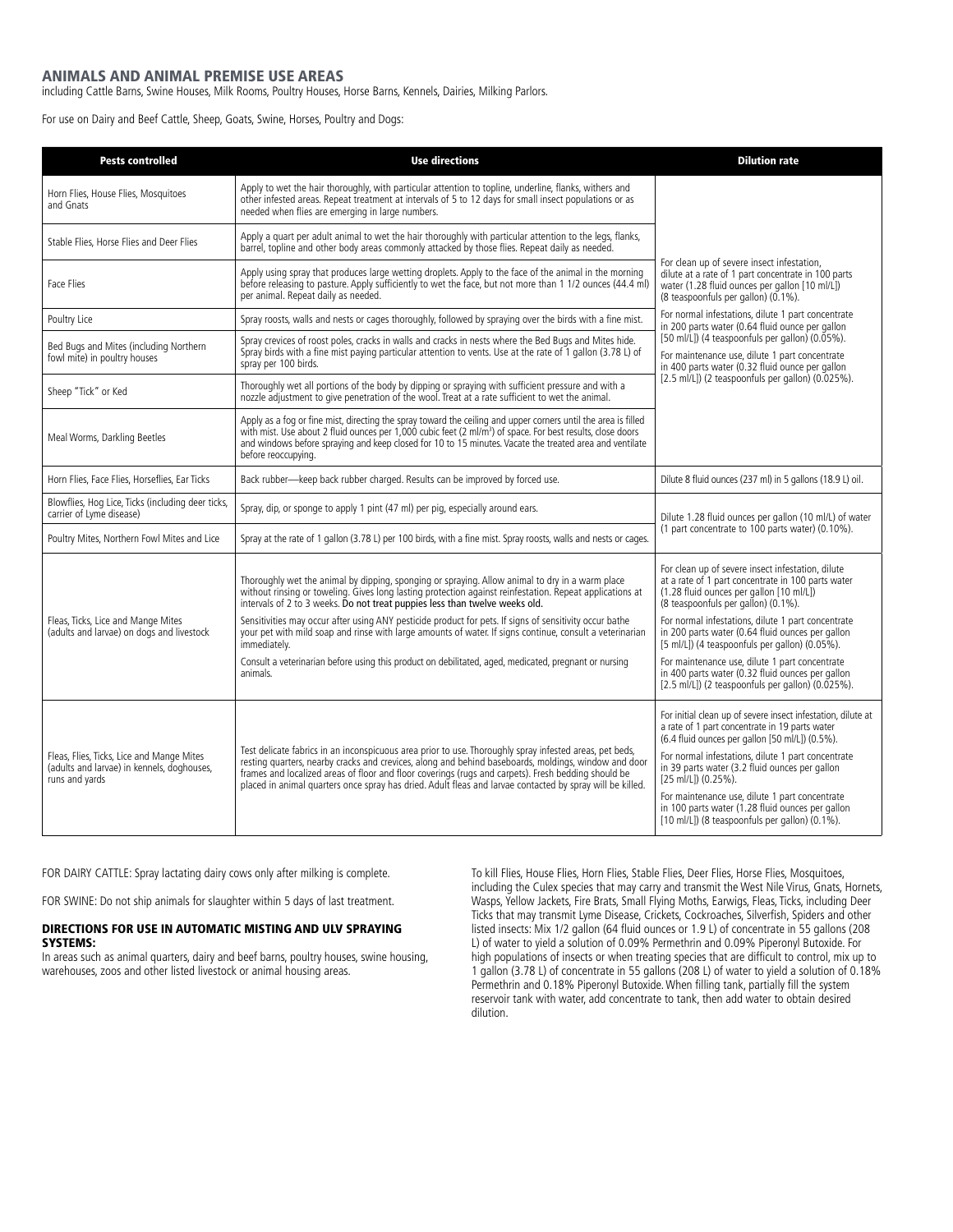System nozzles should deliver fine particle size droplets (aerosol or mist). Nozzles should be rated for a delivery rate not to exceed 1.25 fluid ounces (37 ml) of solution per minute, with one nozzle covering 100 square feet (9.3 m<sup>2</sup>). Set system timer to operate in accordance with equipment directions. Automatic spraying systems must not be designed and programmed to release pesticides where feed is directly exposed to spray mist.

Personnel should vacate containment treatment areas while treatment is in progress. Treated areas should be thoroughly ventilated prior to re-entry by personnel. Do not use in commercial food/feed handing establishments, restaurants, or other areas where food is commercially prepared or processed.

#### DIRECTIONS FOR USE IN OUTDOOR RESIDENTIAL MISTING SYSTEMS: NOTE: NOT REGISTERED for use in Automatic ULV Spraying Systems in the State of New York.

Use to control or temporarily reduce annoyance from accessible stages of: Mosquitoes including the Culex species that may carry and transmit the West Nile Virus, Flies, House Flies, Gnats, Deer Flies, Horse Flies, Hornets, Wasps, Yellow Jackets, Fire Brats, Small Flying Moths, Earwigs, Fleas, Ticks, including Deer Ticks that may transmit Lyme Disease, Crickets, Cockroaches, Silverfish, Spiders and other nuisance insects.

Residential misting system installers and service technicians must comply with the license, certification, or registration requirements of the state(s), tribe(s), or local authority(ies) where they are installed.

Do not apply this pesticide when people, pets and food are present.

Do not use in an evaporative cooling system.

If used in a system with a reservoir tank for the end use dilution, the system reservoir tank must be locked. Securely attach the end use pesticide label and a dilution statement to the system reservoir tank in a weather protected area or plastic sleeve. The dilution statement must be phrased as follows: This container holds \_\_ parts Sector® Misting Concentrate to \_\_ parts water.

If used in a direct injection system, the pesticide container must be locked. Securely attach the end use label to the pesticide container in a weather protected area or plastic sleeve.

Only use this product in residential misting systems that have been calibrated to apply no more than the maximum application rate of 9.5 fluid ounces (281 ml) of 0.09% synergized permethrin solution per 1,000 cubic feet (28 m<sup>3</sup>) per day.

Mix 1/2 gallon (64 fluid ounces or 1.9 L) of concentrate in 55 gallons (208 L) of water to yield a solution of 0.09% Permethrin and 0.09% Piperonyl Butoxide. For high populations of insects or when treating species that are difficult to control, mix up to 1 gallon (3.78 L) of concentrate in 55 gallons (208 L) of water to yield a solution of 0.18% Permethrin and 0.18% Piperonyl Butoxide. When filling tank, partially fill the system reservoir tank with water, add concentrate to tank, then add water to obtain desired dilution.

System nozzles should deliver fine particle size droplets (aerosol or mist). Direct nozzles to spray towards the target area and away from swimming pools, water bodies, or eating and cooking areas. Set system timer to operate in accordance with equipment directions.

#### Automatic spraying system dilution table

| A<br>System<br>tank size<br>(in gallons)                                            | В<br><b>Conversion factor (fluid</b><br>ounces of concentrate<br>per gallon of water) | $A \times B =$ Fluid ounces of concentrate<br>for that tank size, to be mixed with<br>water to achieve 0.09% synergized<br>permethrin solution |
|-------------------------------------------------------------------------------------|---------------------------------------------------------------------------------------|------------------------------------------------------------------------------------------------------------------------------------------------|
| 1(3.78L)                                                                            | 1.16 (34.34 ml)                                                                       | 1.16(0.13L)                                                                                                                                    |
| 15 (56.7 L)                                                                         | 1.16 (34.34 ml)                                                                       | 17 $(2.0 L)$                                                                                                                                   |
| 20 (75.6 L)                                                                         | 1.16 (34.34 ml)                                                                       | 23(2.6L)                                                                                                                                       |
| 30 (113.4L)                                                                         | 1.16 (34.34 ml)                                                                       | 35 (3.9 L)                                                                                                                                     |
| 55 (208 L)                                                                          | 1.16 (34.34 ml)                                                                       | 64 (7.2 L)                                                                                                                                     |
| When refilling a partially filled tank: calculate the amount of additional solution |                                                                                       |                                                                                                                                                |

(in gallons) required to fill the tank to the desired level. Multiply the number of gallons required to refill tank times 1.16 to determine the amount of this concentrate to add when refilling (to achieve 0.09% synergized permethrin solution).

#### STORAGE AND DISPOSAL

Do not contaminate water, food, or feed by storage or disposal.

**PESTICIDE STORAGE:** Store in a cool, dry area under lock and key. Post as a pesticide storage area. Always store pesticides in the original container. Store away from food, feed, seed, fertilizers, and veterinary supplies. Place formulations on lower shelves and dry formulations above.

PESTICIDE DISPOSAL: To avoid wastes, use all material in this container by application according to label directions. If wastes cannot be avoided, offer remaining product to a waste disposal facility or pesticide disposal program (often such programs are run by state or local governments or by industry).

**CONTAINER HANDLING:** Nonrefillable container. Do not reuse or refill this container. Triple rinse container (or equivalent) promptly after emptying. Then offer for recycling if available, or puncture and dispose of in a sanitary landfill.

Triple Rinse as follows [for containers of 5 gallons (18.9 L) or less]: Empty the remaining contents into application equipment or a mix tank and drain for 10 seconds after the flow begins to drip. Fill the container ¼ full with water and recap. Shake for 10 seconds. Pour rinsate into application equipment or a mix tank or store rinsate for later use or disposal. Drain for 10 seconds after the flow begins to drip. Repeat this procedure two more times.